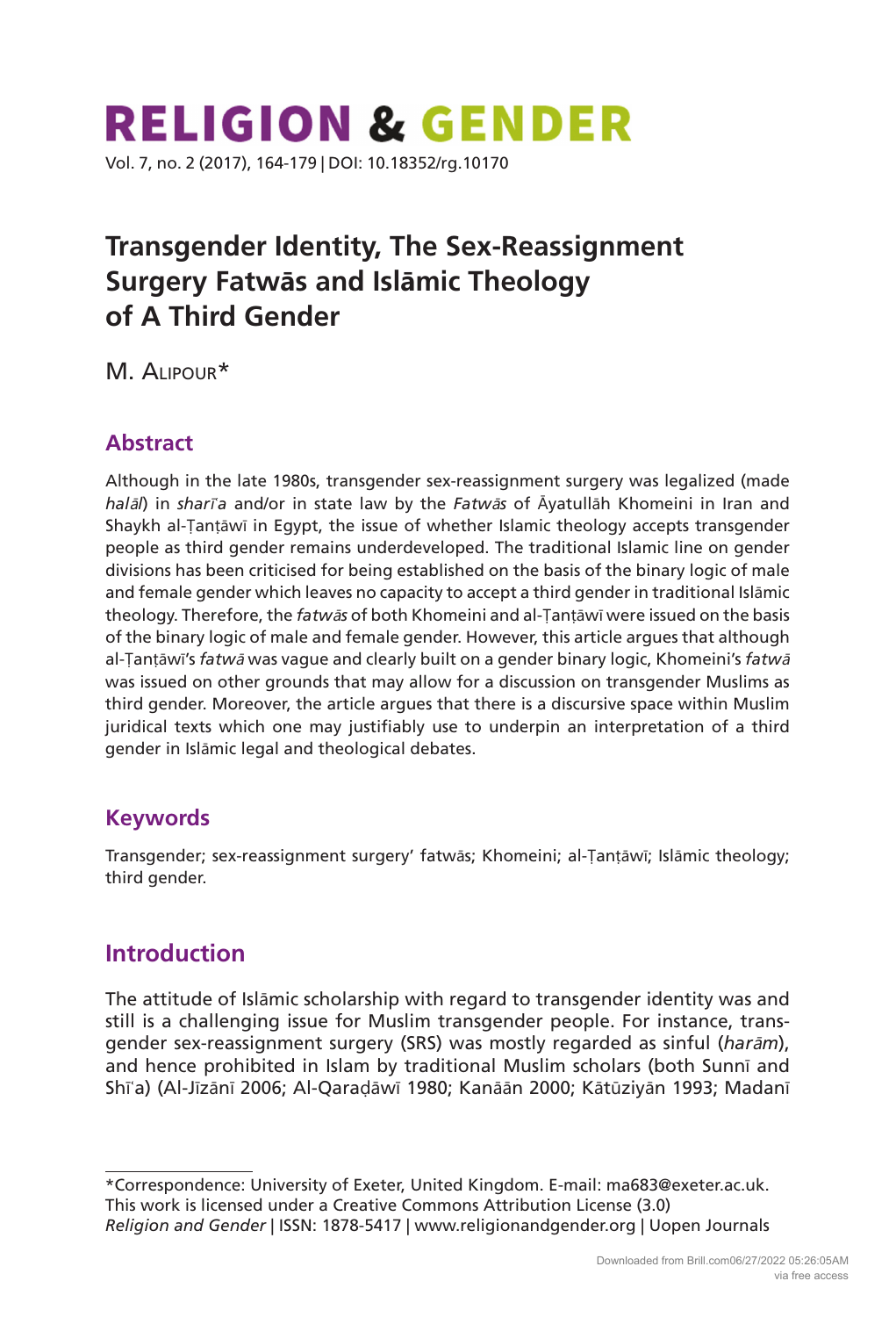1997; Tabrīzī 1999). But in the late 1980s, SRS was legalized (made *hal*ā*l*) in *shar*ī*ʿa* law1 and/or in state law by the *fatw*ā*s* of Āyatullāh Khomeini (a grand Shīʿī Āyatullāh and the leader of the 1979 Iranian Revolution) in Iran and Shaykh al-Ṭanṭāwī (Mufti of the Arab Republic of Egypt and Shaykh of al-Aẓhar in 1996– 2010) in Egypt. Elsewhere (Alipour 2017) I have explained how the situation of transgender Muslims triggered the sex-reassignment surgery *fatw*ā*s*. By studying al-Ṭanṭāwī and Khomeini's *fatw*ā*s*, I have also explored the main juridical reasons for issuing these *fatwās* through the classical method of *Ijtihād*.<sup>2</sup> However, over the last decade, transgender Muslims, along with their international allies, have increasingly asserted a need to live outside the binary, or as a third gender (and not as male or female). This demand has raised the question of whether Islām accepts transgender persons as a third gender. From this perspective, both the *fatw*ā*s* of Khomeini and al-Ṭanṭāwī have been criticised for being issued on the basis of the binary logic of male and female gender. Therefore, the *fatw*ā*s* cannot be used to defend the transgender Muslims who wish to live as other gender. However, this article argues that although al-Ṭanṭāwī's *fatw*ā was vague and clearly built on a gender binary logic, Khomeini's *fatw*<sup>ā</sup> was issued on other grounds that may leave room for a discussion on transgender Muslims as a third gender. Moreover, the article shall argue that there is a discursive space in Islāmic textual context which could justifiably underpin an interpretation of third gender within Islāmic juridical and theological debate. It seems that this discussion is still open within Muslim scholarship and needs to be explored more.

# **Gender Ambiguity in Muslim Societies**

In the Pre-modern period, Muslim societies appear to have culturally recognised gender ambiguity which can be seen through figures such as the *kh*ā*s*ī, the *hijra,*

<sup>1</sup> *Shar*ī*ʿa* law in Islam is a title for divine law based on Qur'ān and Sunna (sayings, deeds and endorsements of Muḥammad in Sunnī Islam and Muḥammad and the Twelve Imams in Shīaʿ Islam). In other words, Sharīʿa law is the Islāmic ritual and legal system(s) developed by Muslim jurists through interpretation of Islāmic sources such as *Qur'*ā*n* and *had*ī*ths*  (oral reports of Muḥammad's sayings, deeds and endorsements in Sunnī Islam and oral reports of Muḥammad's and the Twelve Imams' sayings, deeds and endorsements in Shīaʿ Islam).

 $2$  It has largely been accepted by traditional, Neo-traditional, and even some reformist Muslim scholars that the most reliable way to understand Islamic perspectives on all issues (both new and old) is the methodology of '*ijtih*ā*d*'. It should be noted that there are at least two different analyses of *ijtih*ā*d* among Muslim scholars. In the first analysis, *ijtih*ā*d* is seen as a tool to extract Islāmic *Shar*ī*ʿa* laws from reliable sources such as the *Qur'*ā*n*, *sunna*, *ijm*ā*ʿ* (consensus), and ʿ*aql* (rational reasoning). In the second analysis, *ijtih*ā*d* is seen as a way to draw on personal opinion (*raʾy*) or analogy (*q*ī*y*ā*s*) for those cases that are not covered by the *Qur'*ā*n* and *sunna*. Shīʿa scholars do not believe in this second analysis of *ijtih*ā*d* (Ṣadr 2003). Sunnī scholars, on the other hand, do believe in both views but rely more on the second analysis of *ijtih*ā*d*: i.e. analogy or personal opinion (see Al-Jaṣṣāṣ 1994, Vol. 4, 23 and 273; Ibn Qudāmih al-Maqdasī, 2002, Vol. 2, 333–334 and 338–341).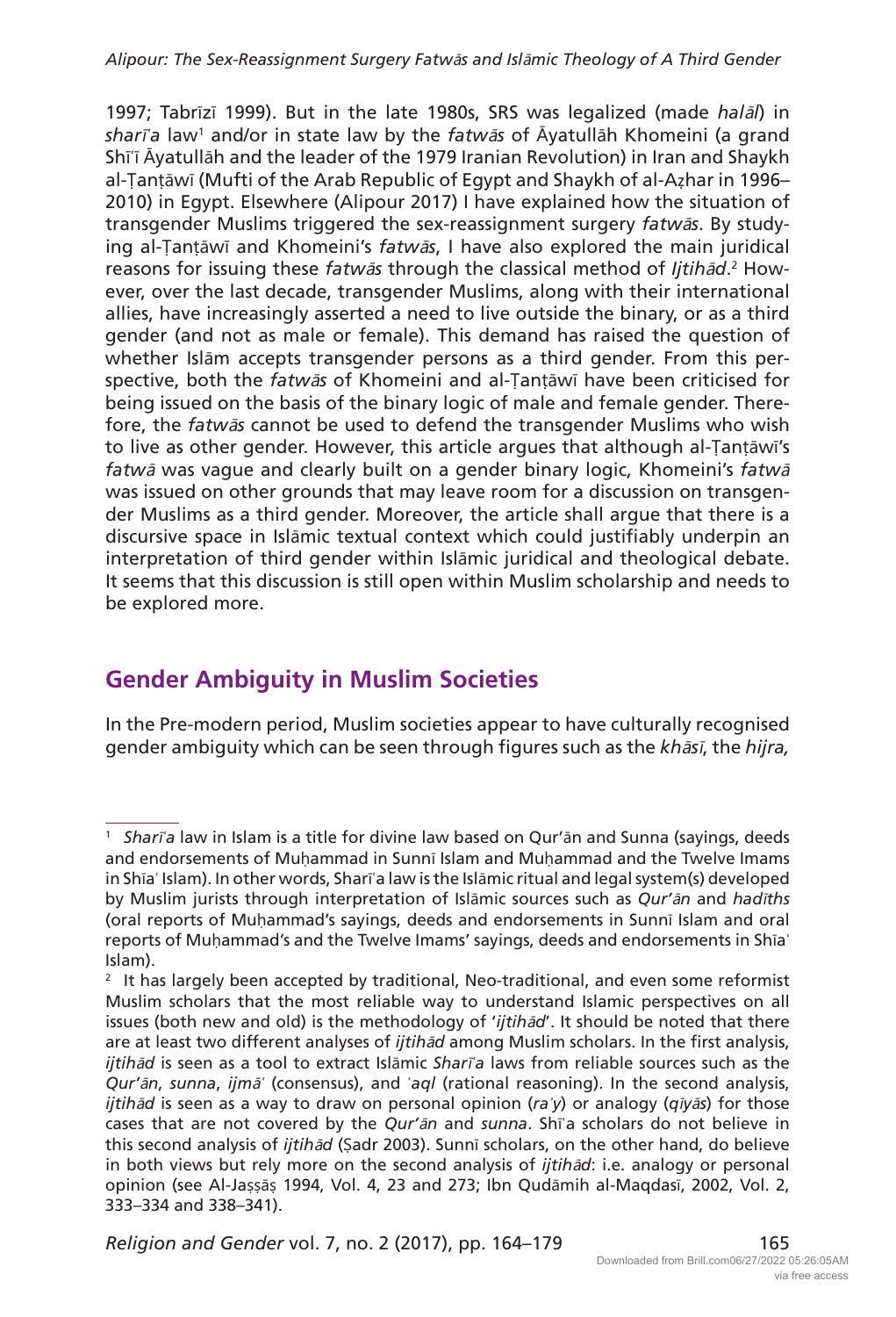the *mukhannath,* the *mutarajjul*, the *Khunth*ā and the *mams*ū*ḥ*. I will briefly outline what was meant by these six representations of gender ambiguity:

- 1. *Kh*ā*s*ī*s* (eunuchs) were castrated human males. They were people who had male sex organs and developed as boys until castrated – usually by cutting off the testicles. This operation did not change them to female; but left them in an in-between position legally and socially belonging to neither gender (Kugle 2010; Marmon 1995; Nolen 2009).
- 2. *Hijras* are people who are born with male sex organs and raised as boys, but after becoming adults they assume a female identity. In the South Asian countries, such as Pakistan, India and Bangladesh, many voluntarily undergo ritual castration to remove their testicles and penis. They are conceived as 'third gender' (neither male nor female) in their societies (Nanda 1999; O'Brien 2008).
- 3. *Mukhannaths* are effeminate men who are physically male but like to dress and act as female (Rowson 1991: 673).
- 4. *Mutarajjulas* are women who try to resemble men in clothing and speech (Bouhdiba 2012; Kugle 2010)
- 5. *khunth*ā*s* (intersexed individuals) are people who possess both or ambiguous male and female sex organs or genitals. Muslim jurists have distinguished between two types of *Khunth*<sup>ā</sup> (Al-Khu'ī 2006: 113; Al-Sarakhsī 1993, Vol. 30: 91–92). The first group of *khunth*ā includes individuals identified as *al-khunth*<sup>ā</sup> ġ*air mushkil* (determinate/unambiguous intersex)*.* According to the Muslim jurists, this first group have a 'true gender or sex' as male or female, which can be determined through physical signs<sup>3</sup>, particularly after puberty. The second group of *khunth*<sup>ā</sup> includes people who have physical features which, according to the Muslim jurists, cannot be distinguished within the gender binary as male or female, before or after puberty. This second group is called *al-khunth*ā *mushkil* (indeterminate/ ambiguous intersex)*.*
- 6. And finally, *Mams*ū*ḥs* are persons who have neither male nor female genitals (al-Ḥusainī 1997, Vol. 1: 38). While most Shīʿa scholars called this group as *mams*ū*ḥ*, some such as Ibn Idrīs (2006, Vol. 3: 277), categorized these people as *khunth*ā *mushkil*. In Sunnī scholarship, to my knowledge, the term *mams*ū*ḥ* is not used at all, and this group is always categorized within *khunth*<sup>ā</sup> (Al-Qazwīnī 1997, Vol. 6: 532; Al-Sarakhsī 1993, Vol. 30: 92).

Of the six groups, pre-modern Muslim jurists have only discussed *khunth*ā and *mams*ū*ḥ* because, according to their point of view, these two groups, unlike the other four, are biologically ambiguous. Scholars discussed them because

<sup>&</sup>lt;sup>3</sup> Although some Muslim jurists currently try to apply more modern medical terms to determine the gender or sex of *khunth*ā (Zainuddin and Abdullah Mahdy, 2017: 358), traditional scholars mostly identify *khunth*ā's gender or sex through biological signs such as by looking at which genitalia the *khunth*<sup>ā</sup> urinates from or the one the urine initiates from or ends from (during childhood and before puberty) or by observing the facial hair and semen for males and the growth of breasts and menstruation for females (after puberty). For a comprehensive discussion on this issue, see: Sanders, Paula. 1991. Gendering the Ungendered Body: Hermaphrodites in Medieval Islamic Law. In *Women in Middle Eastern History: Shifting Boundaries in Sex and Gender*, Beth Baron & Nikki Keddie (eds). New Haven, CT: Yale University Press, 74–95.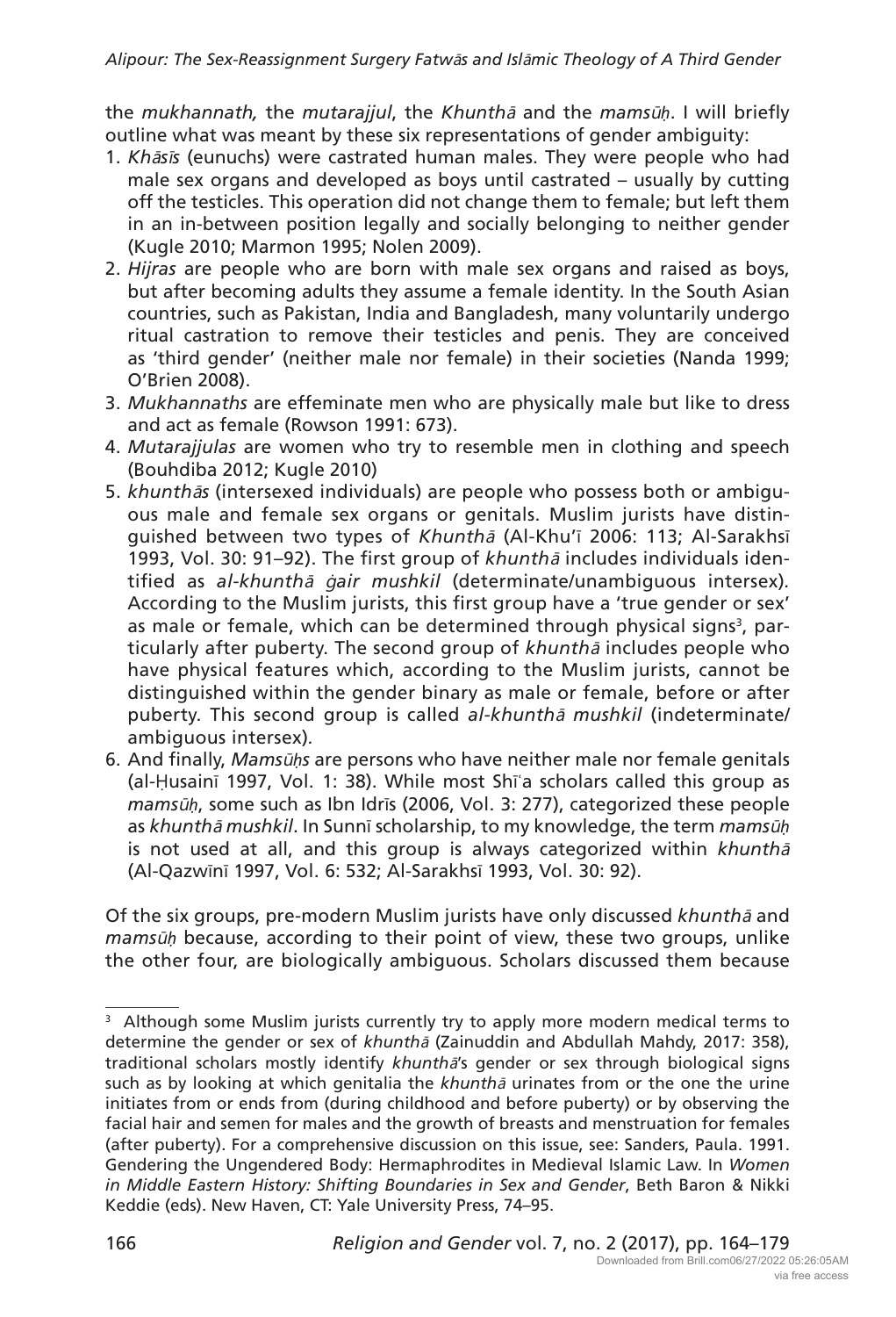they felt their ambiguous nature had to be defined in relation to Islāmic duties. Therefore, Muslim jurists mostly discuss the legal rules that apply to individuals who are considered *khunth*ā or *mams*ū*ḥ* in different contexts of Islāmic jurisprudence (*fiqh*), such as purity, prayer, pilgrimage, marriage, inheritance, and penalty. However, even though they were discussed by traditional Muslim scholars, this did not necessarily mean that *khunth*<sup>ā</sup> and *mams*ū*ḥ* could live in Islāmic societies with honour and without suffering from discrimination and oppression.

#### **The Issue of Transgenderism**

The term transgender describes both women and men who feel that they are trapped in the wrong bodies and may decide to change their bodies through sex-reassignment surgeries. However, some gender experts, transgender activists and transgender people (Beemyn and Rankin 2011) do not fully agree with this description. They tend to categorize the group mentioned above as *transsexual* people. In this more recent perspective, the term transgender defines people whose gender identities do not correspond with the sex identified at birth (see the entry of this word at Oxford Dictionary Online and Merriam Webster Online).<sup>4</sup> In both cases, the identity of transgender people is not easy to transpose onto historical Muslim societies. The contemporary understanding of what it means to be transgender therefore has potentially little exact manifestation in historical sources. We can however trace back, through the historical sources, a manifestation of ambiguous or non-conforming gender identities which offer insights into the historical treatment of alternative gender identities.

In recent decades, transgender people have become more visible as they openly struggle to achieve their rights. They have begun to protest against the marginalization, violence, and discrimination entrenched in patriarchal culture. Elsewhere (Alipour 2017) I have given examples of two transgender persons struggling with their change to being female: Sally ʿAbd Allah from Egypt and Maryam Khatoon Mulkara from Iran. Their plight led two important neo-traditional jurists to issue *fatw*ā*s* to legalize SRS within *shar*ī*ʿa* law. These *fatw*ā*s* can be seen as the first step towards giving transgender Muslims the right to live out their Islāmic ideals.

Muslim theologians and jurists were faced with many questions in relation to the issue of transgenderism as the demand for SRS grew. The first question was whether SRS is permissible in Islām at all. Moreover, if it is permissible for transgender people to undergo SRS, it should be examined whether it is a mandatory duty for them under *Shar*ī*ʿa* law to undergo such an operation or they can choose whether to undergo surgery or not. And if a transgender person decides not to undergo surgery, if the transgender person is allowed to live as a third gender or she/he must decide to be male or female based on her/his genitals as assigned at birth. And, finally, it needs to be explored that what stance *Shar*ī*ʿa*

<sup>4</sup> Beemyn and Rankin (2011: 6) describe the term transgender as 'all individuals whose gender histories cannot be described as simply male or female, even if they now identify and express themselves as strictly female or male.'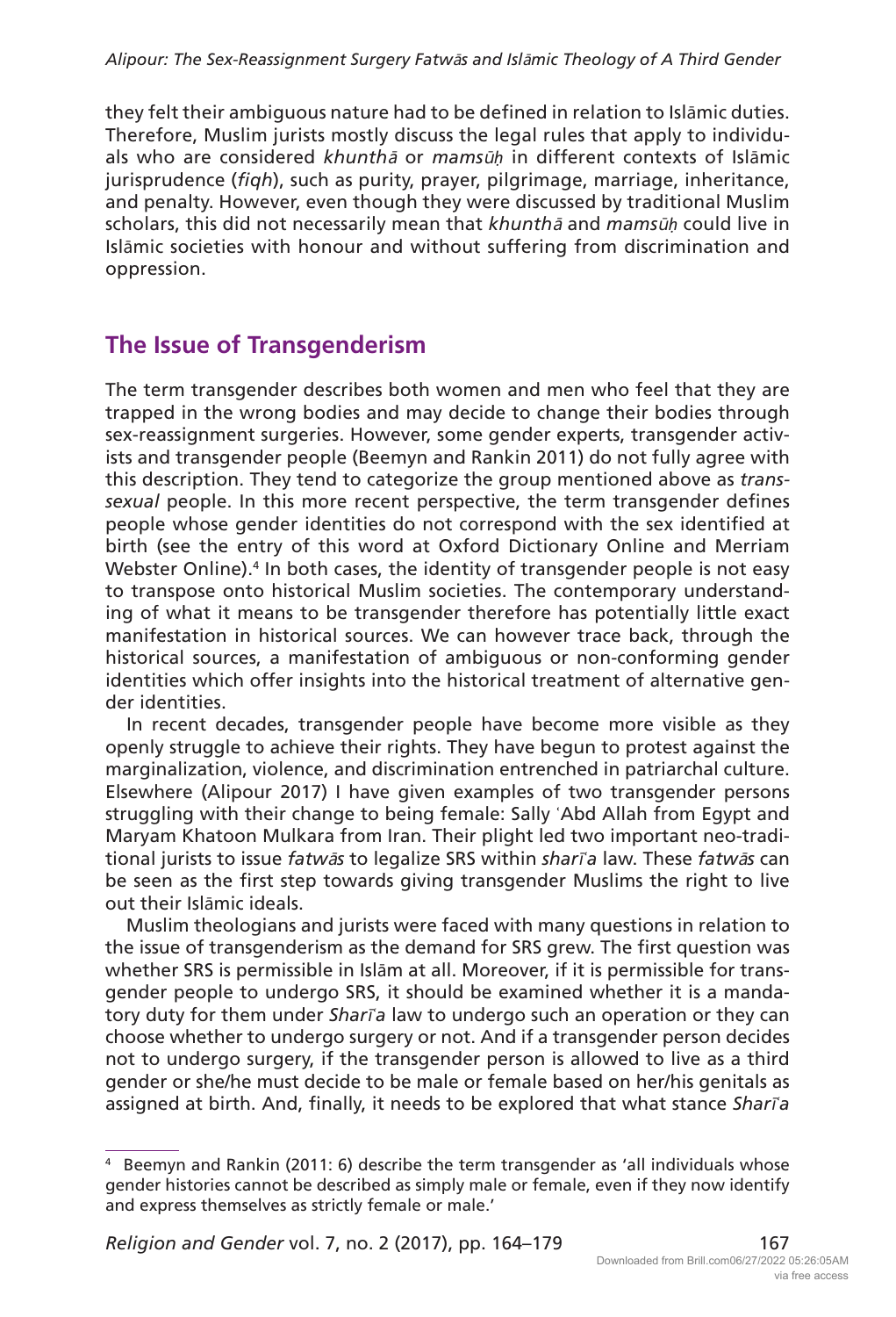law does take on transgender Muslims with respect to the mandatory practice of different contexts of Islāmic jurisprudence (*fiqh*), such as Purity, prayer, pilgrimage, marriage, kinship, inheritance, and penalty.

## **Theology of Opponents**

Muslim jurists who oppose sex-reassignment surgery take the easy route by simply forbidding the SRS procedure. They believe that transgender Muslims must be identified as female or male based on their sex organs, and consequently have to perform the Islāmic mandatory practices as a male or female based on their sex organs. These theologians have tried to enlist a variety of arguments to support the prohibition of SRS (Kanaan 2000; Kariminia 2010), but their most important argument, as the Islāmic Fiqh Council of the Muslim World League in 1989 (session 11, resolution 6) stated, is that of 'wrongly interfering in God's creation'. Briefly explained, this means God has created everything as it is, including human beings, and God does not make mistakes. Therefore, what a person is, in fact, is her or his God-given nature. If SRS is performed then God's Own creation is interfered with, a creation no one in existence has any right to alter. There is a verse in the Qur'ān (4: 119) that says: '*And I will mislead them, and I* will arouse in them [sinful] desires, and *I* will command them so they will slit *the ears of cattle, and I will command them so they will change the creation of All*ā*h and whoever takes Satan as an ally instead of Allah has certainly sustained a clear loss*'.5

Some Muslim scholars use this verse to argue that God commands us not to change the creation of Allāh. Otherwise, *Satan* will take shape instead of Allāh and we will be acting against God's intrinsic nature. But based on some *ah*ā*d*ī*th (sing. had*ī*th)* and according to many commentators of the Qur'ān (Kariminia 2010: 124–131), in this verse changing *'the creation of All*ā*h*' does not refer to the body change or to SRS but refers to changing religion, namely Islām, and God's commands.

### **Theology of Defenders**

Unlike many traditional Sunnī and Shīʿa scholars, Khomeini and al-Ṭanṭāwī seem to believe that all the arguments presented against SRS cannot justifiably forbid SRS. In their opinion, the argument of 'wrongly interfering in God's creation', which is based on the Qur'ānic verse, does not apply to SRS. As mentioned, these scholars believe that there is enough evidence in the Qur'ān itself and the *had*ī*ths* from the prophet which show that changing *'the creation of All*ā*h*' as mentioned in the Qur'ān refers to the other issues, such as changing Islam and *shar*ī*ʿa* law, not operations on the human body. Khomeini and al-Ṭanṭāwī therefore applied new *ijtih*ā*d* to the case of transgenderism and issued new *fatw*ā*s* which stated that SRS is permissible in Islam. We will take a look at both fatwas.

<sup>&</sup>lt;sup>5</sup> The translation of the verse is by the Sahih International translation of the Qur'ān.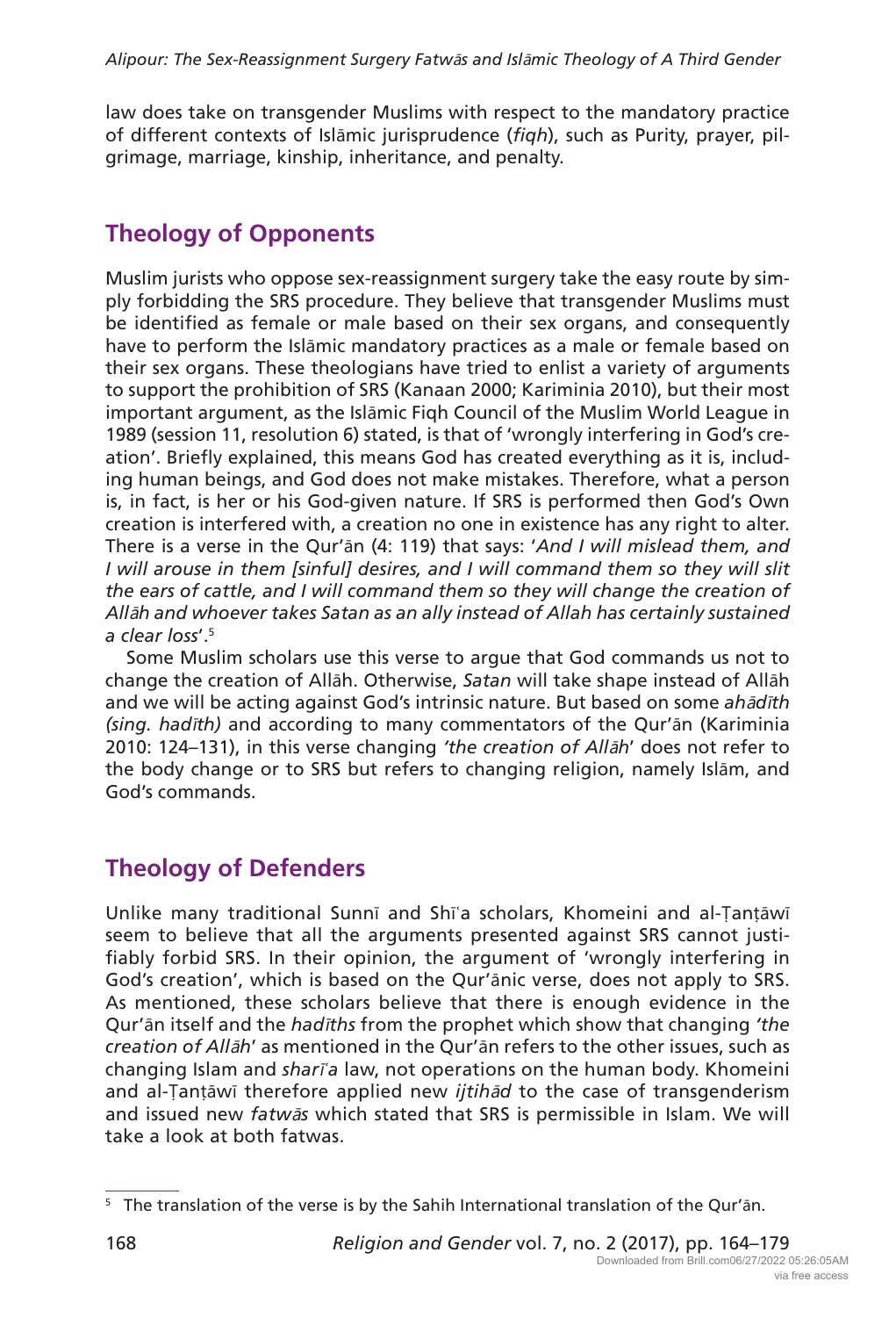#### **Al-Ṭanṭāwī's Fatwā on Sex-Reassignment Surgery Issued on June 8, 1988**

I use here a summarized version of the *fatw*ā translated by Skovgaard-Peterson (Skovgaard-Peterson 1995).

'…As for the condemnation of those who by word and deed resemble women, it must be confined to one who does it deliberately (*tacahhada dhalika*), while one who is like this out of a natural disposition must be ordered to abandon it, even if this can only be achieved step by step. Should he then not comply, but persist [in his manners], the blame shall include him, as well – especially if he displays any pleasure in doing so. The person who is by nature a hermaphrodite ([*khunth*ā<sup>6</sup> */*] *mukhannath khalqi*) is not to be blamed. This is based on [the consideration that] if he is not capable of abandoning the female, swinging his hips in walking and speaking in a feminine way, after having been subjected to treatment against it, [he is at least willing to accept that] it is still possible for him to abandon it, if only gradually. But if he gives up the cure with no good excuse, then he deserves blame. *Al-Tabari* took it as an example that the Prophet … did not forbid the hermaphrodite from entering the women's quarters until he heard him giving a description of the woman in great detail. Then he prohibited it. This proves that no blame is on the hermaphrodite for simply being created that way. That being so, the rulings derived from these and other noble hadiths on treatment grant permission to perform an operation changing a man into a woman, or vice versa, as long as a reliable doctor concludes that there are innate causes in the body itself, indicating a buried (*matmura*) female nature, or a covered (*maghmura*) male nature, because the operation will disclose these buried or covered organs, thereby curing a corporal disease which cannot be removed, except by this operation. This is also dealt with in a hadith about cutting a vein, which is related through Jabir: 'The Messenger of God sent a physician to *abu ibn Kacb*. The physician cut a vein and burned it.' This hadith is related by *Ahmad* [*ibn Hanbal*] and *Muslim*. What supports this view is what *al-Qastallani* and *al-Asqalani* say in their commentaries on it: 'This means that it is incumbent upon the hermaphrodite to remove the symptoms of femininity.' And this is further sustained by the author of *Fath al-Bari* who says '...having given him treatment in order to abandon it...' This is a clear proof that the duty prescribed for the hermaphrodite can take the form of a treatment. The operation is such a treatment, perhaps even the best treatment. This operation cannot be granted at the mere wish to change sex with no clear and convincing corporal motives. In that case it would fall under that noble Hadith which *al-Bukhari* relates through *Anas*: 'The Messenger of God cursed the hermaphrodites among the men and the over-masculine women, saying 'expel them from their houses', whereupon the Prophet himself… expelled one, and Umar expelled another one.' This Hadith is related by Ahmad and *al-Bukhari*. To sum up: It is permissible to perform the operation in order to reveal what was hidden of male or female organs. Indeed, it is obligatory to do so on the grounds that it must be considered a treatment, when a trustworthy doctor advises it. It is, however, not permissible to do it at the mere wish to change sex from woman to man, or vice versa….'

<sup>&</sup>lt;sup>6</sup> This term has been added by the author.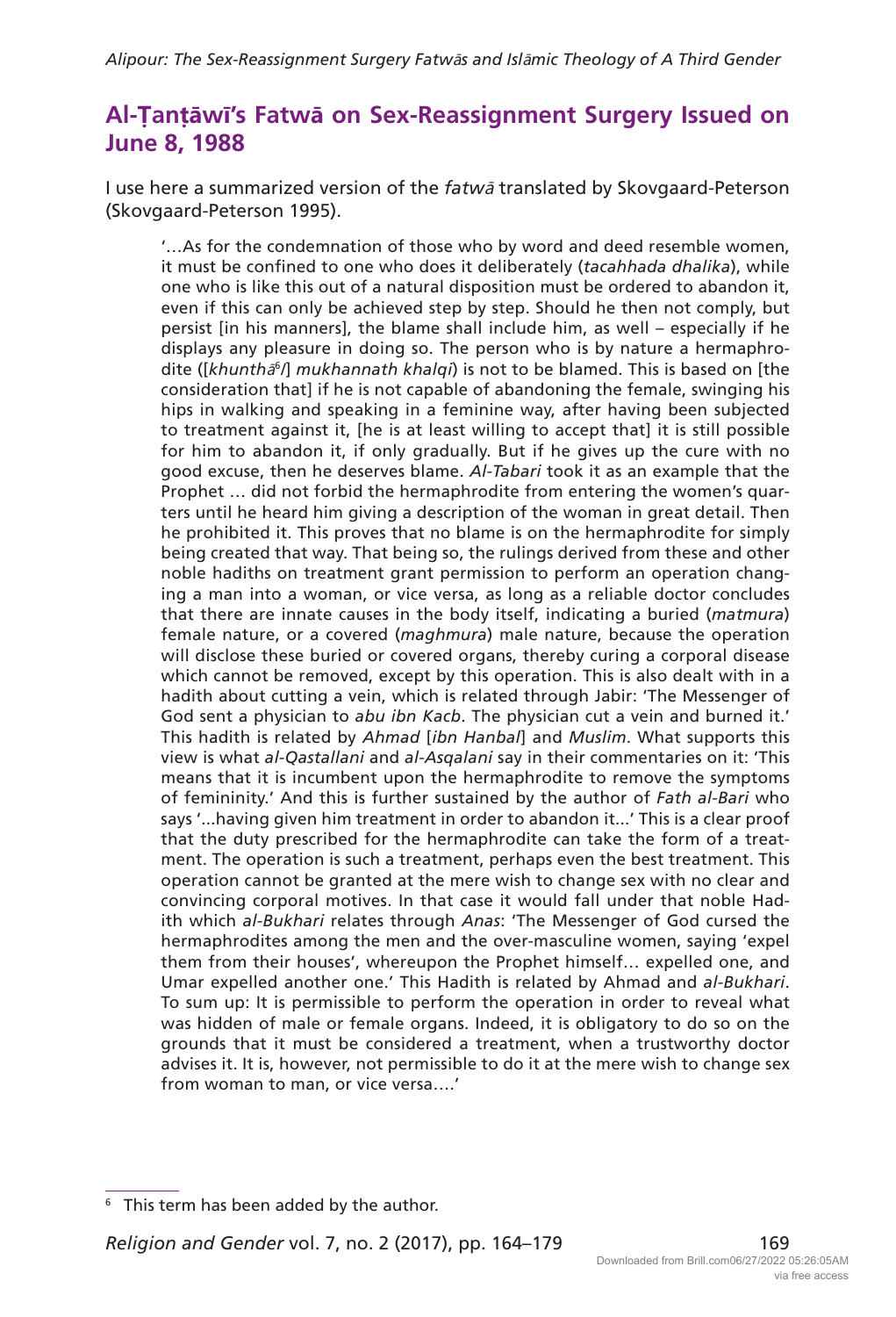#### **Khomeini's Fatwā On Sex-Reassignment Surgery Issued in 1987**

'In the Name of God. Sex-reassignment surgery is not prohibited<sup>7</sup> in *sharī*'a law if reliable medical doctors recommend it. *Insh*ā*ll*ā*h* you will be safe and hopefully the people whom you had mentioned might take care of your situation.'8

It is also necessary to mention that there is another *fatw*ā from Khomeini on this case issued in 1964 in his book 'Tahrīr al-Wasīla' (1970, Vol. 2, P. 626):

'It seems that sex-reassignment surgery from male-to-female is not forbidden (*har*ā*m*) [in Islām] and vice versa, and it is also not forbidden for a *khunth*ā undergoing it to be attached to one of the sexes [female or male]; and does sex-reassignment surgery become obligatory if a woman finds in herself [sensual] desires similar to man's desires or some evidence of masculinity in herself– or a man finds in himself [sensual] desires similar to the opposite sex or some evidence of femininity in himself? It seems that [in such a case] if a person really [physically] belongs to a [determined] sex, a sex-reassignment surgery is not obligatory (*w*ā*jib*), but the person is still eligible to change her/his sex into the opposite gender.'9

This earlier *fatw*ā of Khomeini is part of a section devoted to 'The Changing of Gender/Sex'. This section includes ten problems. Problem 1 explicitly discusses the permissibility of SRS for every individual, including transgender and *khunth*ā people.10 Subsequent problems deal with the specific results of a sex change, such as the status of a person's marriage and kinship following surgery.

The Islāmic government of Iran followed the *fatw*ā and changed the state law. Under current state law, transgender SRS is allowed and supported by the Iranian government. Transgender people have the security of a new birth certificate, a new identity card, and a new passport, as well as access to a few other facilities for their operations, such as through a loan provided by the government.<sup>11</sup> However, the Iranian transgender community has remained active, establishing an organization to counsel and help transgender persons. Though the efforts of the community led to changes which ensured an embedded Islāmic tolerance in *shar*ī*ʿa* law and, subsequently, state law, it would take much longer for people who have undergone SRS to be accepted by the patriarchal society and culture of Iran.

 $<sup>7</sup>$  It should be noted that when a Muftī says something is not prohibited, it means the</sup> case is permissible or lawful in Islām, but it does not necessarily mean it is obligatory.

<sup>8</sup> Translation of the *fatw*ā is by the author. An image of the original *fatw*ā in Farsi can be seen on this website: [http://www.iranhrdc.org/english/publications/reports/1000000398](http://www.iranhrdc.org/english/publications/reports/1000000398-denied-identity-human-rights-abuses-against-irans-lgbt-community.html) [denied-identity-human-rights-abuses-against-irans-lgbt-community.html.](http://www.iranhrdc.org/english/publications/reports/1000000398-denied-identity-human-rights-abuses-against-irans-lgbt-community.html)

<sup>9</sup> Translation of the *fatw*ā is by the author.

<sup>&</sup>lt;sup>10</sup> In his second problem, Khomeini discusses another group of intersex people whose 'true sex/gender' has already been determined before the sex-reassignment surgery (*khunth*<sup>ā</sup> ġ*air mushkil*) which I will not talk about this group in this paper. Karimina discussed this group in detail in his work *Tagh*īī*r-i j*ī*ns*ī*yat az manẓar-i fiqh wa huq*ū*q* (sexchange from the perspective of fiqh and law) published in Farsi in 2010 in Iran.

<sup>11</sup> Even though Khomeini's *fatw*ā, as I am explaining in this article, should be considered as a positive step on transgender issue in Iran, unfortunately, according to some reports (Hamadani 2014), the Iranian authorities misuse the *fatw*ā by pushing sexual minorities who are not transgender, such as homosexual and bisexual people, to undergo SRS.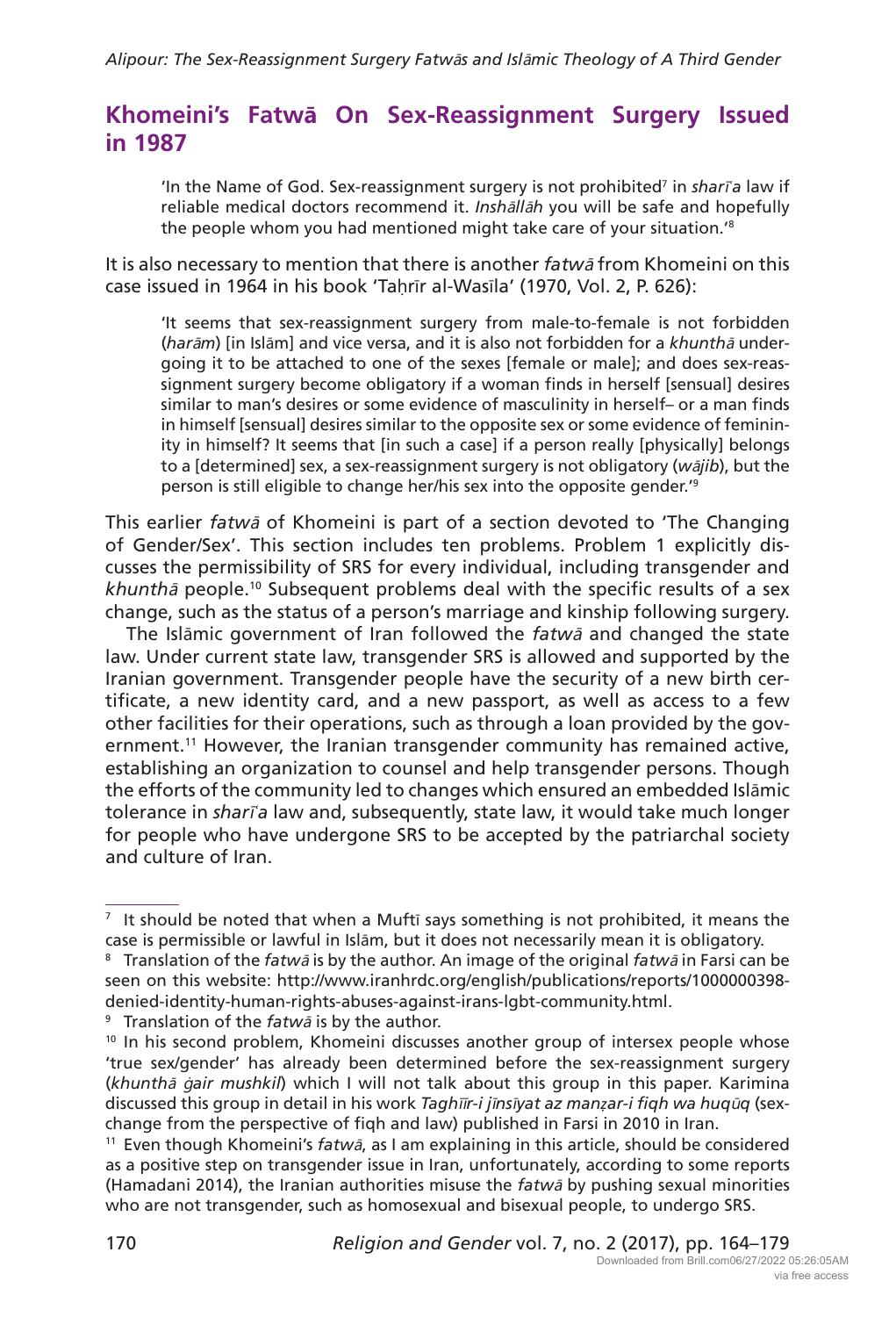#### **The Fatwās and A Discursive Space on Third Gender**

Khomeini's and al-Ṭanṭāwī's *fatw*ā*s* were both criticized for being based on gender binary logic and considering transgenderism as a mental disorder<sup>12</sup> (Najmabadi 2014; Skovagaard-Peterson 1995; Veneuse 2010). Since al-Ṭanṭāwī's *fatw*ā was not completely clear, both opponents and defenders of SRS could refer to it to support their views (Alipour 2017). Moreover, the case of Sally 'Abd Allāh in Egypt was about a transgender person, but the *fatw*ā was more about intersex people or, at least, it has been reduced to this group. In addition, according to al-Ṭanṭāwī, people cannot choose to undergo surgery 'at the mere wish to change [their] sex'. From his Islāmic perspective, nobody can change their God-given gender, but they can find that their bodily structures are at best ambiguous. Therefore, based on al-Ṭanṭāwī's binary logic, they may obtain specific male or female anatomy through medical therapy. The important point is that the whole process, including the operation, must be regarded as treatment. Given that, in effect, an operation is the best treatment or the only way to be cured, the person must undergo medical intervention 'in order to reveal what was hidden by male or female organs.' All these points have led scholars, who have studied this case in detail, to critique the *fatw*ā and its vagueness in relation to transgender Muslims (Kugle 2010; Skovagaard-Peterson 1995; Veneuse 2010). Skovagaard-Peterson, one of these scholars, explicitly cited that 'far from legalizing a sex-reassignment surgery, Tantawi's *fatwa* denied the possibility of performing one altogether' (Skovagaard-Peterson 1995).

Unlike al-Ṭanṭāwī, Khomeini, particularly in his *fatw*ā in Taḥrīr al-Wasīla, leaves more discursive space to reflect on whether transgender people belong to other gender or if they must be identified as either male or female.<sup>13</sup> As has been considered, in his 1964 *fatw*ā Khomeini explicitly discusses the permissibility of SRS in Islām and it should be considered as his definite *fatw*ā. Moreover, unlike Najmabadi's understanding (2014: 175),<sup>14</sup> there is no caution (*ihtiyāt*) in

*Religion and Gender* vol. 7, no. 2 (2017), pp. 164–179 171

 $12$  In the International Classification of Diseases (ICD), the understanding of transgenderism is based on classical understanding of gender and still categorized as mental disorder or 'gender identity disorder'. More recently, it is classed as 'gender dysphoria' by the American Psychiatric Association (APA). Issuing fatwas in the 1980s considering transgenderism as gender identity disorder by (neo)traditional Muslim scholars should be understandable, though it is not justified.

<sup>13</sup> Moreover, Khomeini, in this earlier *fatw*ā, does not mention that it is necessary for transgender persons to get permission from medical doctors or psychiatrists in order to undergo SRS. Based on this, one might argue that Khomeini did not consider transgender people as individuals who suffer from a mental disorder. However, if we accept this argument, we then need to provide another interpretation for the Khomeini's statement in his later *fatw*ā in which he does suggest that a transgender person needs recommendation from doctors to undergo SRS. One interpretation of Khomeini's later condition would be that Khomeini was aware of the great impact of this kind of surgery on the life of a transgender person (especially with the knowledge that it is a non-reversible surgery). Therefore, a transgender individual needs to make sure that s/he is making a right decision to undergo SRS. Thus, perhaps Khomeini is suggesting that a transgender person should consult with experts, such as psychiatrists and medical doctors before making the decision. <sup>14</sup> Based on her understanding of Khomeini's word '*al-ẓ*ā*hir*', Najmabadi comes to the conclusion that Khomeini was not sure enough about his idea of the permissibility of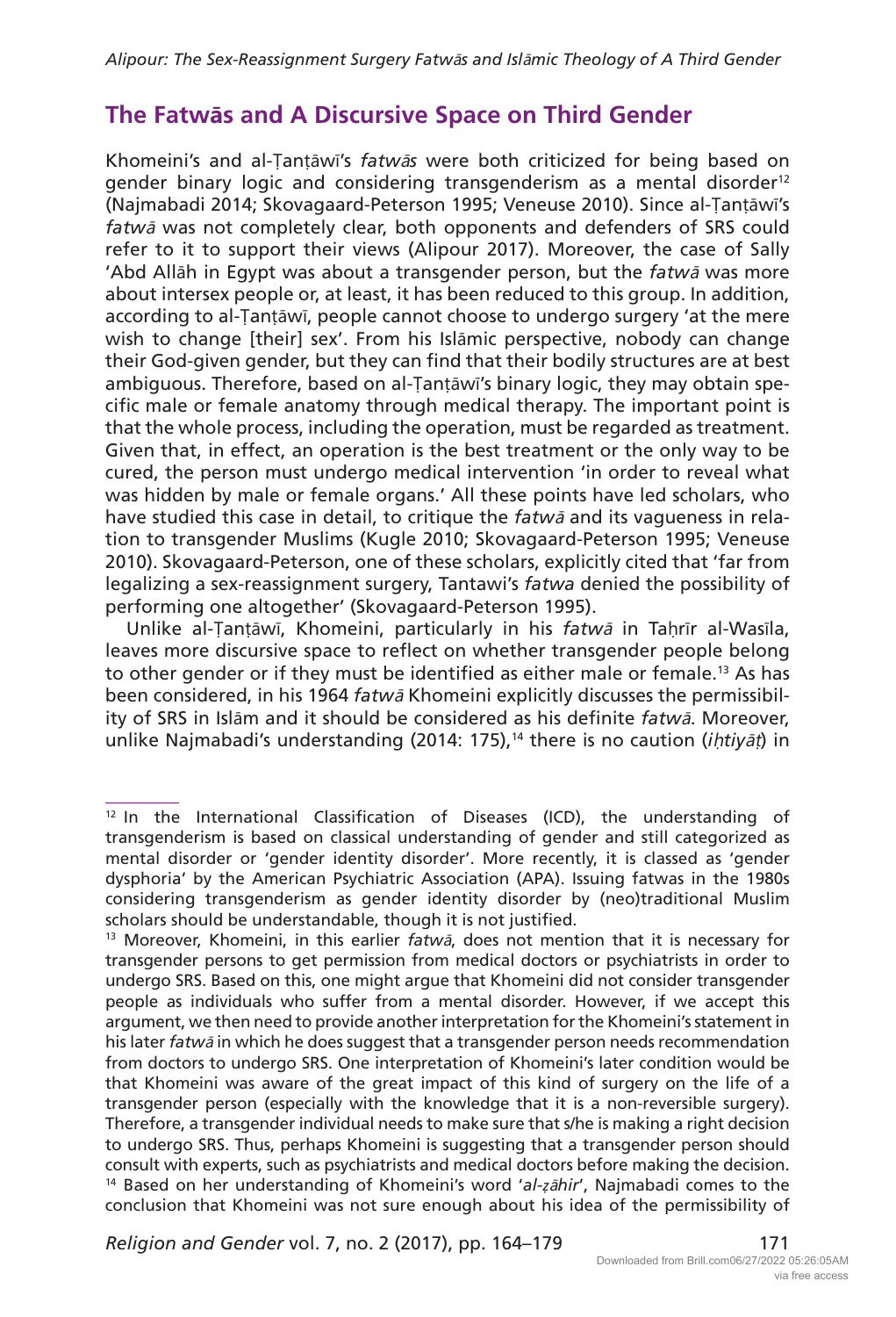Khomeini's *fatw*ā. In fact, in his first sentence Khomeini issues the *fatw*ā of the permissibility of SRS generally for every individual who wishes to change his/ her body.<sup>15</sup> In the second and third statements, he particularly distinguishes *khunth*ā and transgender individuals, as people who are definitely allowed to undergo SRS. Finally, he mentions that this surgery is not mandatory for these groups which means they can choose to live as they are without performing sex-change. As a result, Khomeini's *fatw*<sup>ā</sup> lean to leave a space for discussion of a third gender in Islāmic theology.

To support this idea, it is important to know that Maryam Khatoon, who received Khomeini's *fatw*ā in 1987, was gifted *Chador* (Islamic *hijab*) from the president of Iran at the time. This allowed Maryam to wear Islamic *hij*ā*b* and take an active part in society, wearing female clothes and make up even before the SRS procedure was started. In contrast to Kariminia's and Saberi's understanding of Khomeini's *fatw*<sup>ā</sup> (Najmabadi 2014: 176), Maryam Khatoon, who had been in contact with Āyatullāh for almost two decades until her visit to him in 1987, had a different interpretation of the *fatw*ā*.* Based on her different perspective, she was able to officially marry men twice before her SRS procedure was started. It seems that she was legally permitted to perform Islāmic marriage (*nik*ā*h*) with a man while she was physically (or bodily) still a man.16

SRS in Islām. As a result, Khomeini, as Najmabadi claims, took a cautionary position in his *fatw*ā. By translating the term '*al-ẓ*ā*hir*' into 'prima facie', Najmabadi tries to describe the cautionary position in Khomeini's *fatw*ā. However, this translation and understanding of Khomeini's term '*al-ẓ*ā*hir*' is not correct. In traditional Shīʿī scholarship, '*al-ẓ*ā*hir*' does not imply '*i*ḥ*tiy*āṭ' (caution) at all. Whenever a Shīʿa Muslim jurist uses the technical term '*al-ẓ*ā*hir*' (or some similar terms, such as '*al-aẓhar*', '*al-aqrab*', and '*al-aqw*ā'), in a certain case, it simply means the scholar is issuing his *fatw*ā without caution on that case based on evidence founded on deep study of the Islāmic original sources. In the context of traditional Muslim scholars, if a given scholar deeply examined Islāmic sources but could not come to a certain conclusion, and thus the case is still dubious for him, he must use the term '*i*ḥ*tiy*āṭ' (caution) (with the different origins of the word, such as *al-a*ḥ*wa*ṭ, *i*ḥ*tiy*āṭ*an*, etc.). In this way, the scholar shows that he could not find enough evidence from Islāmic sources to determine the verdict of that specific case (See Makārim Shīrāzī and 'Aliyān Nizād, 2009). In contrast, the term '*al-ẓ*ā*hir*', which I translated as 'it seems that', is more comparable with what modern analytic philosophers, in particular epistemologists, mostly tend to apply in their discussions. Experts of modern epistemology realize that the term 'it seems that' in this context does not mean that epistemologists who use the term do not have enough evidence for the theories offered by them. Conversely, this way of writing and proposing ideas are closer to epistemic modesty. In Islāmic theologicaljuridical context, this way of using the term '*al-ẓ*ā*hir*' mostly shows a modesty toward 'Allāh who absolutely knows everything compare to human beings. This is because usually after such a sentence they emphasize on the term 'Allāh al-A'lam' which means God knows the best.

<sup>&</sup>lt;sup>15</sup> Therefore, as I have discussed elsewhere (Alipur 2017: 99), it is not a correct understanding of Khomeini's *fatw*ā to reduce it to the cases of absolute necessity (*i*ḍṭ*ir*ā*r/* ḍ*ar*ū*rat*).

<sup>&</sup>lt;sup>16</sup> Based on Najmabadi, when a reporter, Hamīd Riza Khālidī, asked Maryam that if she has been married before her operation and, if yes, how could it be while she was still a man, Mulkara responds: 'yes, twice… [l]ook, the *shar*ī*'a* rule for us in this respect is exactly similar to the rule for a woman who may face some difficulty concerning her marriage, but doesn't say anything to her fiancé or spouse until the wedding night.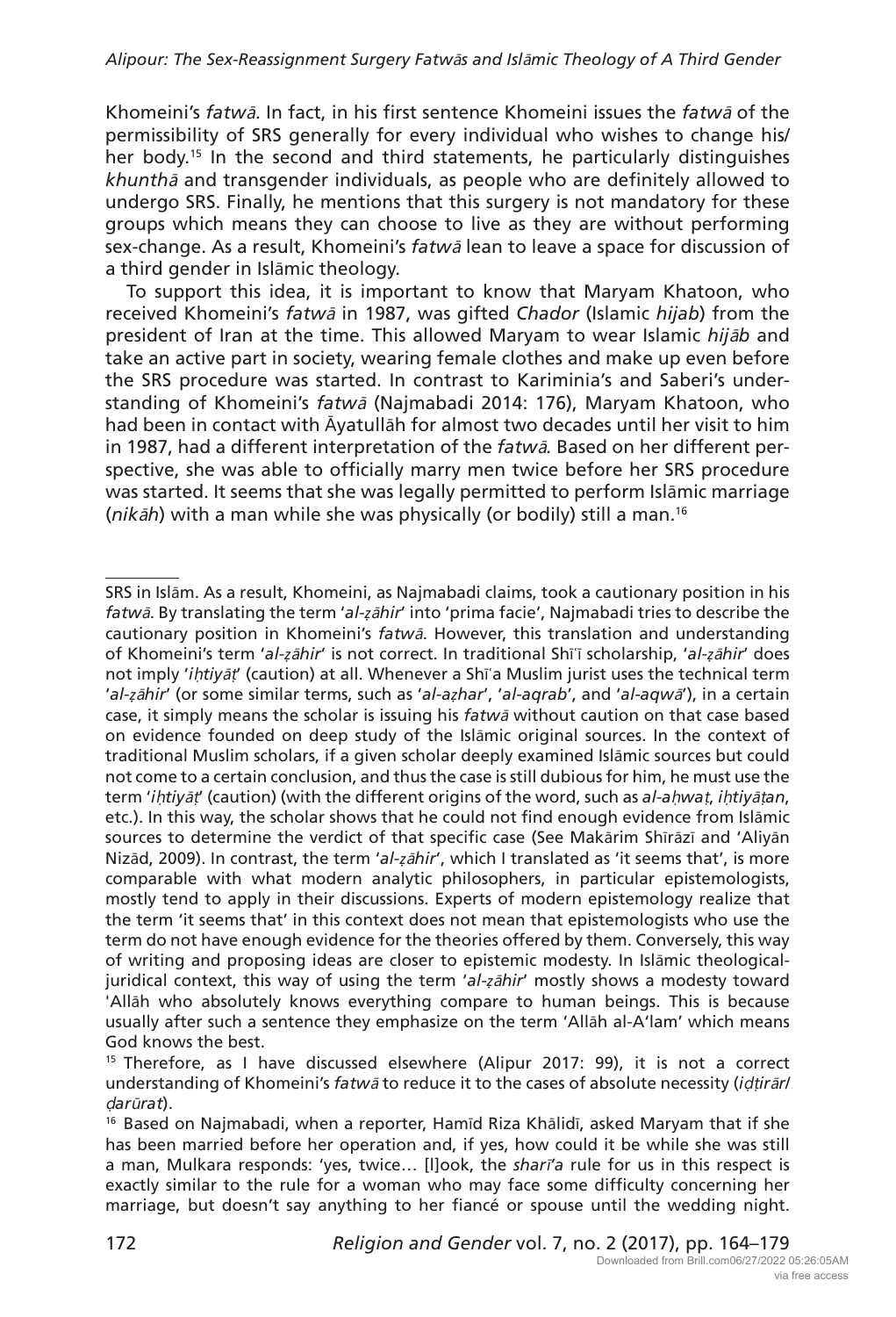Moreover, in an interview (May 2017), Saman Arastoo (an Iranian actor and a FTM transsexual person) stated that:

'[before my SRS procedure was started] everybody knew that I was different. In fact, whenever I was going to the ministry of [Culture and Islamic] Guidance I was shaking hand with men but Hirāsat (representative of the religious security forces) would not criticize me for doing so. After [my sex-reassignment] surgery [the head of] Hirāsat told me that we already knew that you are different than other people. Therefore, we were not stopping you from your behaviour.<sup>17</sup>

Regarding this point. It seems that the religious police and security forces have been told or even perhaps trained to treat transgender and transsexual people differently and not as male or female.

Although the State law of Iran is not specific or completely clear in relation to transgender as the third gender or sex, Iranian transgender people who are not yet undergoing SRS are legally eligible to ask for a birth certificate and permission to trans-dressing. Therefore, by state law, transgender people, at least temporarily, are allowed to live transgender lives. Although the authority in Iran only offers certified transgender people temporary permissions to dress as their own gender, irrespective of assigned sex, Khomeini's *fatw*<sup>ā</sup> itself, where he emphasizes that SRS is not obligatory for transgender people, implicitly admits that transgender Muslims are allowed to live out their transgender identity as their permanent lifestyle.

#### **The Issue of Third Gender in Islāmic Theological-Juridical Texts**

As some studies explain (Kariminia 2010; Sanders 1991), traditional Muslim scholars mostly determine gender within a binary, and on the basis of biological characteristics, mostly believing that, based on the Qur'ānic teachings, human beings are either male or female. Nonetheless, here is still space for gender fluidity in Islāmic juridical and theological texts. Therefore, the subject of the third gender has always been an issue in Muslim scholarship. Muslim jurists discussed this issue regarding cases where they had to deal with gender ambiguities, for example with intersex people, in particular what they called *khunth*ā *mushkil* and *mams*ū*ḥ*. There always has been a controversial discussion on whether *khunth*ā *mushkil* and *mams*ū*ḥ* should be considered as male or female or as a third gender.

In Sunnī scholarship, the gender ambiguities of some groups of people, in particular *khunth*ā *mushkil*, perhaps led Abū Ḥanīfa (d. 767, founder of the Islāmīc Ḥanafī Legal School) and some of his students such as Abū Yūsuf (d. 798) and al-Shaibānī (749–805) to avoid issuing Islāmic verdicts on these groups and they even claimed an ambiguous position toward them in some cases (al-Jassās

*Religion and Gender vol. 7, no. 2 (2017), pp. 164-179* 173

When on the wedding night, the husband finds out, he could divorce her or accept and live with it. We had the same situation. My first spouse knew about my situation about a year before my operation. We performed the [Islamic] marriage contract …' (Najmabadi 2014: 176).

<sup>&</sup>lt;sup>17</sup> Translation of this part of the interview is by the author.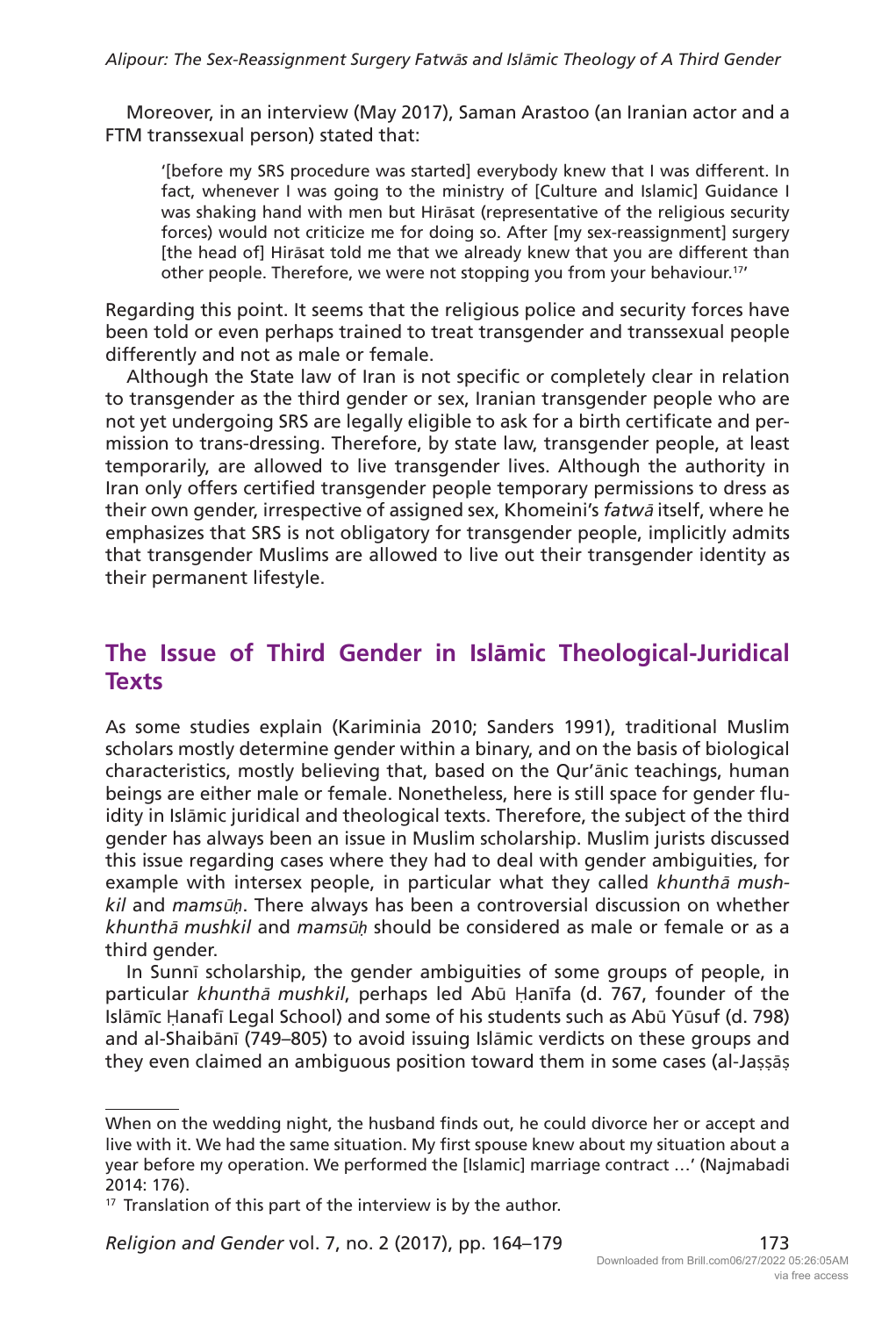2010, Vol. 4: 148; Ibn Qudāmih al-Maqdasī 1968, Vol. 3: 114; al-Shaibānī 2012, Vol. 9: 322). Moreover, in his article 'Gendering the ungendered body: hermaphrodites in medieval Islamic law', Sanders paraphrases his understanding of al-Sarakhsī's view (a Ḥanafī jurist of 11th century) about human beings division as following: '[h]uman beings had to be either male or female; sometimes they seemed to be *neither*,<sup>18</sup> but they could not be both.' (Sanders 1991: 77). Sanders, then, objectively mentions that al-Sarakhsī never suggested that *Khunth*<sup>ā</sup> can be both male and female. It seems that for Sanders, *Khunth*ā could be considered as a third gender in al-Sarakhsī's view if they were seen as both male and female. However, what Sanders did not discuss is that *khunth*ā can also be categorized as individuals who are neither male nor female but a third gender. And al-Sarakhsī's statement that 'sometimes they seemed to be *neither*' perhaps refers to *khunth*<sup>ā</sup> as people whom seemed to be *neither* male *nor* female, but rather a third gender.

To sum up, although Sunnī scholars mostly preferred not to discuss *kunth*<sup>ā</sup> *mushkil* from a gender/sex categorical perspective and instead tended to label these groups as either male or female, it seems that some Sunnī scholars such as al-Sarakhsī were at least aware of individuals whose sex and gender could not be definitively determined, and thus opened the discursive possibilities for recognizing individuals who featured outside the gender binary.

In the Shīʿī context, scholars have discussed the issue of third gender (al-ṭ*ab*ī*ʿa al-th*ā*litha*) explicitly and in more detail (Al-Ḥillī 1993; Al-Yazdī 2000; Ibn Idrīs 2006; Narāqī 1994). The Arabic term 'al-ṭ*ab*ī*ʿa al-th*ā*litha' used by the* Shīʿa *scholars* literally *means* 'the third nature (gender or sex)' vis a vis male nature and female nature. It is no wonder that early Shīʿa scholars mostly believed that *khunth*ā *mushkil* and *mams*ū*ḥ* were either male or female, and not a third gender, although they thought it might not always be possible to find a binary gender identity for such people (Al-Ḥillī 1993, Vol. 9: 100; Ibn Idrīs 2006, Vol. 3: 280–281). The most important reason that these scholars cited to refute the idea that *khunth*ā and *mams*ū*ḥ* constituted a third gender is the Qur'ānic verses, such as Q. 4:1; 42:49; 75:39; 92:3. For instance Qur'ān (42: 49) states: '*To Allah belongs the dominion of the heavens and the earth; He creates what he wills. He gives to whom He wills female [children], and He gives to whom He wills males*. 19' Based on this kind of verses, some Muslim scholars argued that human beings have been categorized in the Qur'ān only as male and female. However, Zain al-Dīn al-Jubaʿī al-'Āmilī, an early 16th century Shīʿī jurist, argued that these Qur'ānic verses do not divide human beings into two gender categories of male and female exclusively. In al-'Āmilī's view, although Qur'ān only addresses the majority of humankind, that is the two categories of male and female, there is no evidence in the Qur'ān that indicates God did not create other gender(s) (1992, Vol. 2: 332).

In later centuries, Shīʿa Scholars also discussed the issue of *khunth*ā and *mams*ū*ḥ* as a third gender with more tolerance and even acceptance. For instance, Mull Ahamad Narāqī, a well-known Iranian jurist of the 18th century, interestingly argued that, since there is no an exclusive gender binary in the Qur'ān and Ḥadīth, it is reasonable to consider *khunth*ā *mushkil* and

<sup>&</sup>lt;sup>18</sup> The emphasis is from the author.

 $19$  The translation of the verse is by the Sahih International translation of the Qur'an.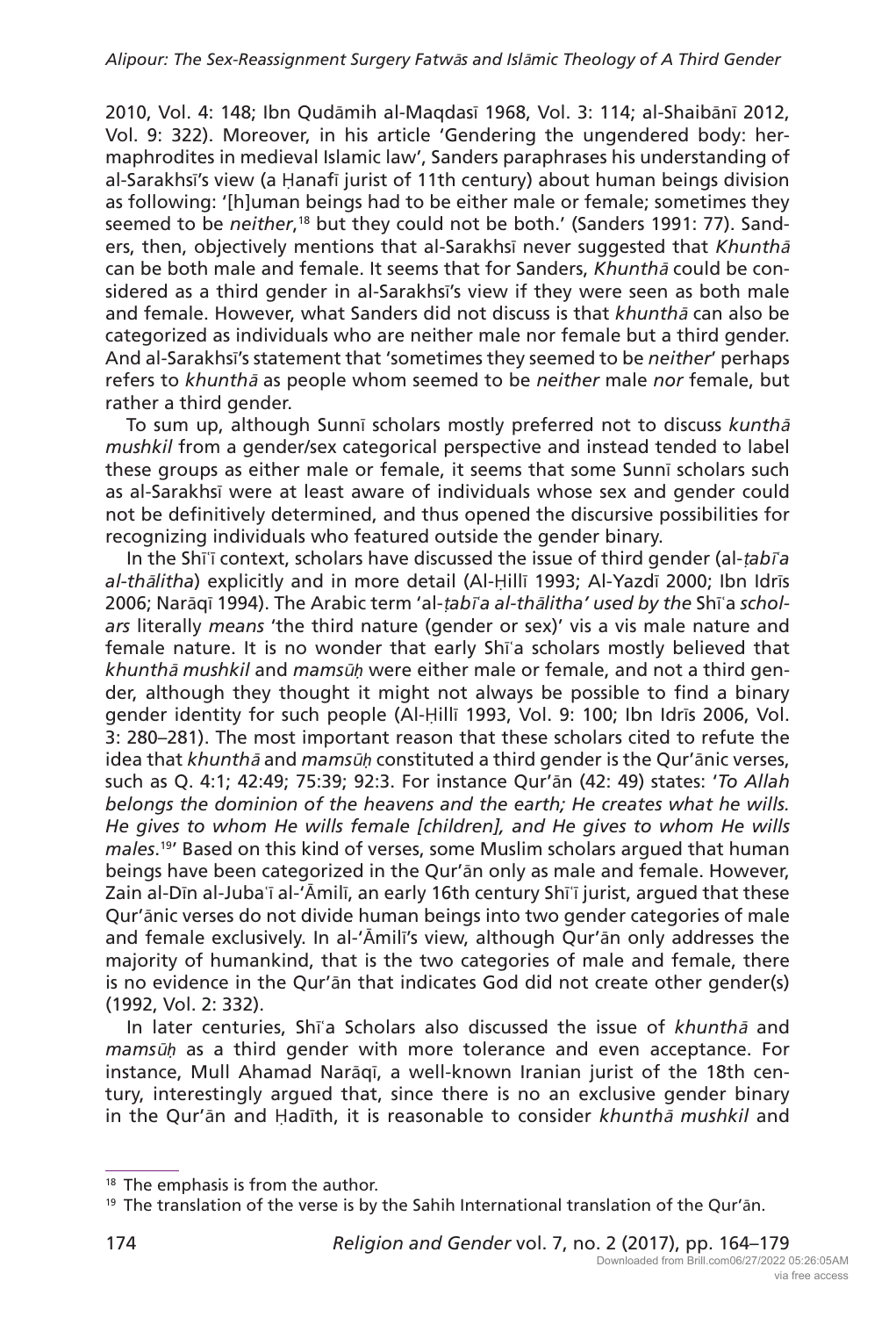*mams*ū*ḥ* as third gender (1994, Vol. 19: 228). Another, more explicitly opinion came from Muḥammad Kaẓim al-Yazdī, one of the most distinguished Najafbased Shīʿī jurist of the 19th century. He discussed the different approaches of Shīʿī jurists toward *mams*ū*ḥ* and *khunth*ā*,* and discussed whether they are a third gender or, in fact, attached to either the male or female gender. Based on his report, some jurists believed that *khunth*ā, in particular *khunth*<sup>ā</sup> *mushkil*, is a third gender but that *mams*ū*ḥ* is not. Although al-Yazdī himself could not decide for certain that *khunth*ā and *mams*ū*ḥ* are third gender, he criticized all arguments in favour of the binary model of gender provided by other scholars and believed that none of their arguments can sufficiently and justifiably prove that gender divisions in Islām are based on binary logic which accepts male and female but no other gender(s) (Al-Yazdī 2000, Vol. 1: 16).

Following al-Yazdī's argument, one of his students, Muḥammad Ibrāhīm al-Yazdī, went one step further and came to believe that *khunth*ā *mushkil* and *mams*ū*ḥ* are certainly a third gender, based on 'a clear view and profound investigation' as he claimed (2005, Vol. 1: 225 & Vol. 2: 320). Ibrāhīm al-Yazdī (2005, Vol. 1: 228) provides two arguments for his view. In the first argument, he relies on a source of reasoning called custom (*ʿurf*) in Islamic legal theory (*ʿu*ṣū*l alfiqh*). Based on this argument, there is, he claims, a firmly established custom within humankind's belief system that approves *khunth*ā *mushkil* and *mams*ū*ḥ* as a third gender vis a vis male and female genders. In his second argument, Ibrāhīm al-Yazdī proposes a lexical argument, so-called ṣ*i*ḥ*at al-salb* in Islamic legal theory, examining the relationships between the subjects of *khunth*<sup>ā</sup> *mushkil* and *mams*ū*ḥ* and the two possible predicates, that is *being male gender* or *female gender*. He argues that both *being male gender* and *being female gender* can be deprived from these two subjects, that are *khunth*ā *mushkil* and *mams*ū*ḥ*, without contradiction. Therefore, one without contradiction can state 'a *khunth*ā *mushkil* is not a male gender' as well as '*a khunth*ā *mushkil is not a female gender*', and this is also the case for *mams*ū*ḥ*. As a result, the two concepts 'male gender' and 'female gender' do not fulfil all or part of the denotation of the concepts *khunth*ā *mushkil* and *mams*ū*ḥ*. This suggests *khunth*<sup>ā</sup> *mushkil* and *mams*ū*ḥ* are not male or female but a third gender.

Following al-Yazdī's view, some contemporary Shīʿa jurists also argued for *khunth*ā and *mams*ū*ḥ* to be seen as third gender. For instance, Āyatullāh Sabzawarī, an Iranian *muft*ī died in 1993, (2009, Vol. 5: 319), Āyatullāh Muḥammad al-Ṣadr, an Iraqi Shīʿī scholar killed by Ṣaddām Hussain in 1999, (1996) and Āyatullāh Ahmad Madadī, an Iranian scholar who lives in the city of Qom in Iran, (2010) all argued that there is no reason to believe that the Qur'ān or other Islāmic scriptures divide human beings into two gender categories of male and female exclusively. Addressing modern biological and genetic studies, they believe that *khunth*ā and *mams*ū*ḥ* should be considered as third gender. al-Ṣadr (1996, Vol. 6: 134–135) even tries to explore the mandatory practicing and the rights of *khunth*<sup>ā</sup> and *mams*ū*ḥ* as third gender in different contexts of Islāmic jurisprudence (*fiqh*).

As has been discussed, the binary model of gender was not the only firm model proffered by traditional Muslim scholars. Rather, many were entirely familiar with discussion of the third gender and some even argued for the latter model. In terms of the third gender in Islāmic theology, it is not strange at all to expect Muslim scholars to consider transgender people as members of a third gender based on their inward differences or more recent concept of gender

*Religion and Gender* vol. 7, no. 2 (2017), pp. 164–179 175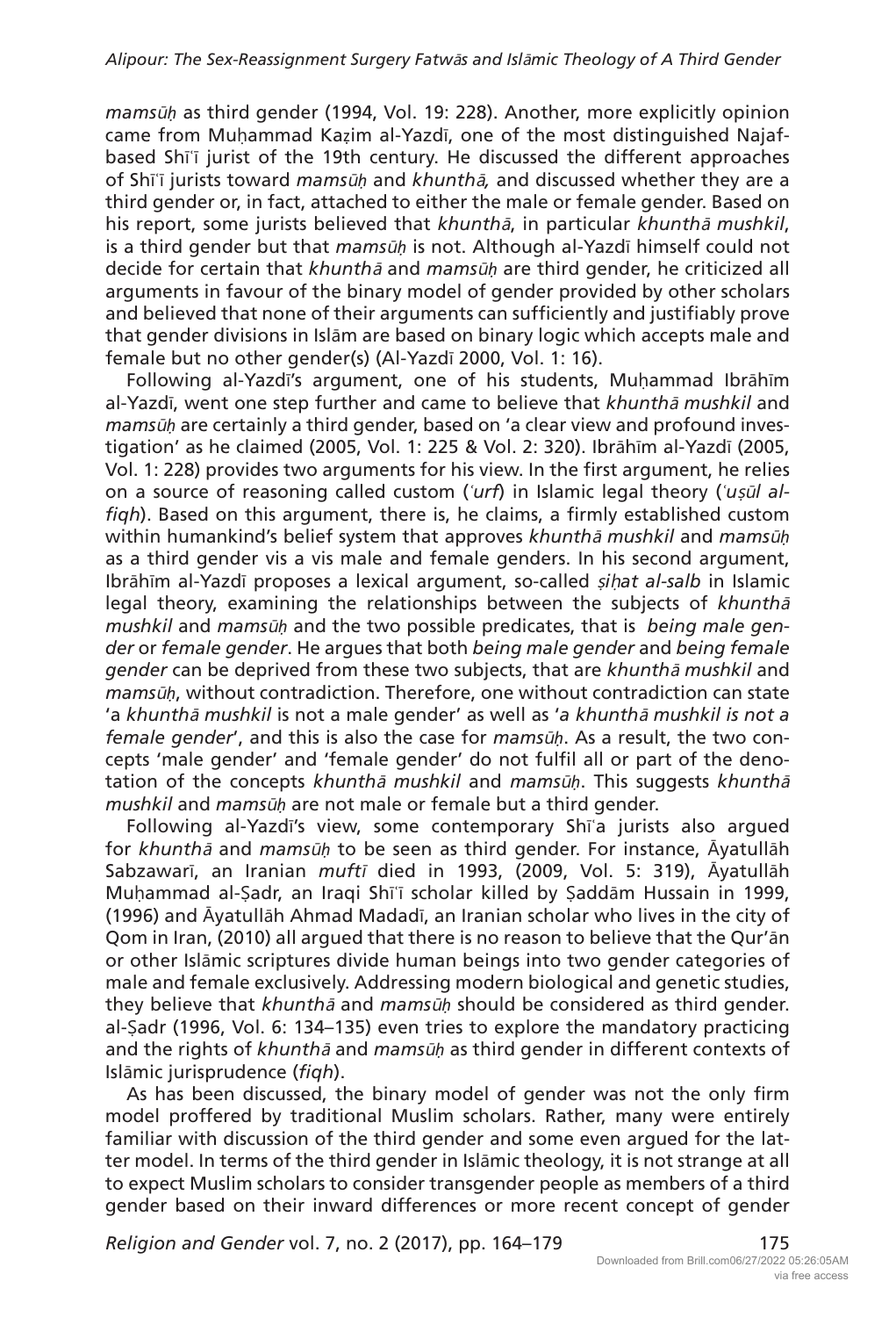identity divisions. Modern biological, genetic, sociological and psychiatric studies can provide solid evidence for Muslim scholars to accept transgender persons as a third gender. The modern research on transgender issues specifically may help a group of traditional Muslim scholars, such as, Madadī and followers of Sabzawarī and al-Ṣadr, who already have considered the scientific findings to argue for the case of *khunth*<sup>ā</sup> and *mams*ū*ḥ* as third gender, to support the same idea for transgender people.

Moreover, although, as mentioned before, the two categories of *khunth*ā and transgender are different, there are overlaps. There are some similarities that caused Muslim jurists and scholars, such as al-Ṭanṭāwī, to consider the Islāmic verdict (*hukm shar*ī*ʿ*ī*)* on *khunth*ā in order to explore the Islāmic verdict of transgender SRS. For instance, remember al-Ṭanṭāwī's *fatw*ā where he calls a person who is by nature a hermaphrodite *khunth*ā/*mukhannath khalq*ī. This implicitly means, a transgender person who is 'suffering from psychological hermaphroditism', based on al-Ṭanṭāwī's view, should be called *khunth*ā*/mukhannath nafs*ī. This might cause the psychologist who examined Sally 'Abd Allāh, the famous Egyptian transgender from male to female who has received the al-Ṭanṭāwī's *fatw*ā in the 1980s (Alipur 2017; Skovgaard-Petersen 1995), to consider her as *al-khunth*ā *al-nafs*ī*ya*. This term has become very common in the Arabic-Islāmic context over the last three decades.

In addition, although Hujat al-Islām Kariminia, a Shī'ī cleric who has studied this subject, emphasizes that traditional Muslim scholars determine gender on the basis of biological characteristics and, as Najmabadi reports (2014: 184–185), he clearly states that 'the criterion of sex/gender references sexual/reproductive organ', he nonetheless admits the inward differences of transgender people and leans towards an acceptance of the role of soul (*nafs*/*ravan*) for determining the gender of individuals by conceptualizing transgender as people who have 'sex/gender discordance between soul and body'.

What has been discussed so far shows that there is respectively a large discursive space on the subject of transgender as third gender within Islāmic theological context. The feasibility of this project, however, depends on how great an effort transgender Muslim activists and Muslim reformist scholars make to bring the attention of Muslim theologians and jurists to this subject as an urgent case to be resolved.

### **Conclusion and Further Discussion**

This article investigated the issue of transgenderism and the possibility of third gender in Islāmic theology through studying two tolerant *fatw*ā*s* on transgender SRS, issued in the 1980s by Āyatullāh Khomeini and Sheykh al-Ṭanṭāwī, and through reading Muslim jurisprudential texts. The article argued that although al-Ṭanṭāwī's *fatw*ā was vague and clearly built on a gender binary logic, Khomeini's *fatw*<sup>ā</sup> was issued on grounds that may leave a discursive space in which it is possible to consider transgender Muslims as third gender. Moreover, the article argued that there is a discursive space in Islāmic textual context which may justifiably underpin an interpretation of third gender within Islāmic juridical and theological debate.

Although this discussion in itself is still open within Muslim scholarship and needs to be explored in future research, in the case of considering transgender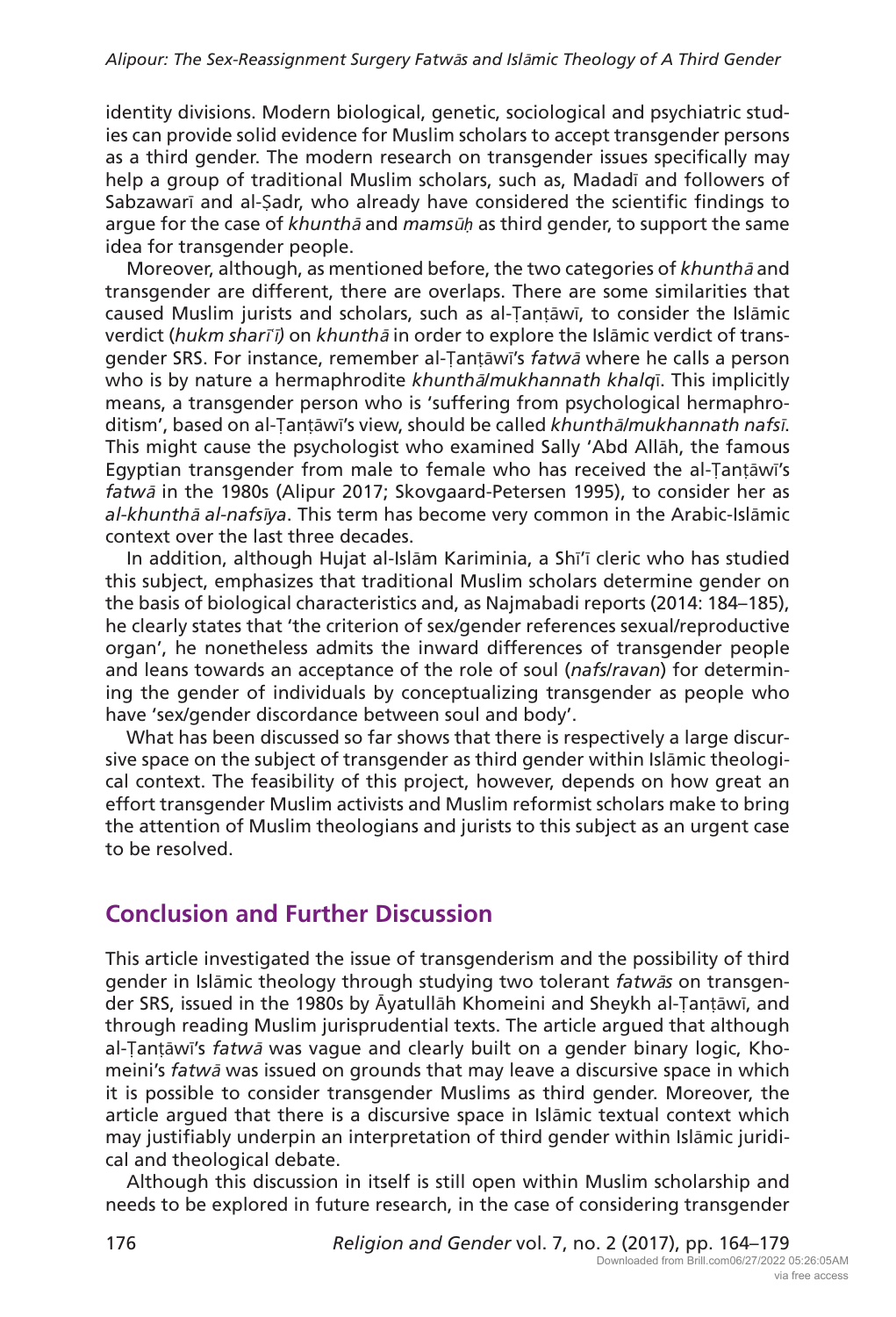people as third gender in Islām, a variety of questions still need to be resolved. These questions relate to the personal and public life of transgender people, and the roles that they could play in their societies. For example: Can transgender people be allowed to become religious or political leaders of the Muslim community and serve in the mosque as Imam (prayer leader), in society as *Muft*<sup>ī</sup> (who are eligible to issue *fatw*ā*s* on Islāmic *shar*ī*ʿa* laws for followers), in parliament as representatives or heads of parliament, in the cabinet as president or minister, and so on? Since the categorical distinction between genders makes a difference to rights and obligations in Islām, what is the place of transgender people as people who are neither male nor female? For instance: Regarding countries with Islāmic Sharīʿa law, if a male-to-female transgender person chooses not to undergo SRS, how must they appear in public in relation to Islāmic *hij*ā*b* and vice versa (namely female to male)? How should transgender people perform their Islāmic duties, such as prayer, fasting, pilgrimage (*hajj*), etc.? What is the distribution of inheritance in relation to transgender people? How and whom is a transgender allowed to marry under Islāmic law (only opposite sex or another transgender person)? And so on.

All these questions are left unanswered so far. Muslim theologians who believe in transgenderism as third gender must consider these questions in their future research and try to explore the Islāmic *shar*ī*ʿa* laws in relation to these subjects through their methodology of *ijtih*ā*d*.

### **Funding**

This work was supported by a grant from the Netherlands Institute for Advanced Study in the Humanities and Social Sciences (NIAS).

### **References**

- Alipour, M. 2017. 'Islamic Shari'a Law, Neotraditionalist Muslim Scholars and Transgender Sex-Reassignment Surgery: A Case Study of Ayatollah Khomeini's and Sheikh al-Tantawi's Fatwas', *International Journal of Transgenderism* 18:1, 91–103, DOI:10.108 0/15532739.2016.1250239.
- Arastoo, Saman. 2017. 'I Am a Transsexual: An Experience of Sex-Reassignment Surgery in Iran', Retrieved (June 18) from: <https://www.hra-news.org/interviews>/a-68/.
- Beemyn, Genny, and Susan Rankin. 2011. *The Lives of Transgender People*, New York, NY: Columbia University Press.
- Bouhdiba, Abdelwahab. 2012. *Sexuality in Islam*, Translated by: Alan Sheridan. London, UK: Saqi Books.
- Al-Ḥillī, Ḥasan b. Yūsuf. 1993. *Mukhtalaf al-Sh*ī*ʿa F*ī *A*ḥ*k*ā*m al-Shar*ī*ʿa*, Qom, Iran: Intishārāt-i Islāmī.
- Al-Ḥur al-ʿĀmilī, Muhammad b. al-Ḥassan. 1993. Tafṣīl *Was*ā*'il al-Sh*ī*ʿa 'il*ā *Ta*ḥṣī*l Mas*ā*'il al-Sharʿiya*, Vol. 19. Qom, Iran: Nashr 'Āl al-Bayt.

Al-Ḥusainī, ʿAbd al-Fattaḥ. 1997. *Al-ʿAn*ā*w*ī*n al-Fiqh*ī*ya*, Qom, Iran: Intishārāt-i Islāmī.

- Ibn Idrīs al-Ḥillī, Muḥammad b. Manṣūr. 2006. *Al-Sar*ā*'ir. Qom*, Iran: Intishārāt-i Islāmī.
- Ibn Qudāmih al-Maqdasī, Mūaffaq al-Dīn. 1968. *Al-Mughn*ī, Cairo, Egypt: Maktaba al-Qāhira.
- Ibn Qudāmih al-Maqdasī, Mūaffaq al-Dīn. 2002. *R*ūḍā*t al-Naẓir wa Jann*ā*t al-Man*ā*ẓir*, 'Abdal Karīm Namlih. Vol. 2. Beirut, Libanon: Mu'assasa al-Rayān Li-ṭibāʿa wa al-Nashr.

*Religion and Gender* vol. 7, no. 2 (2017), pp. 164–179 177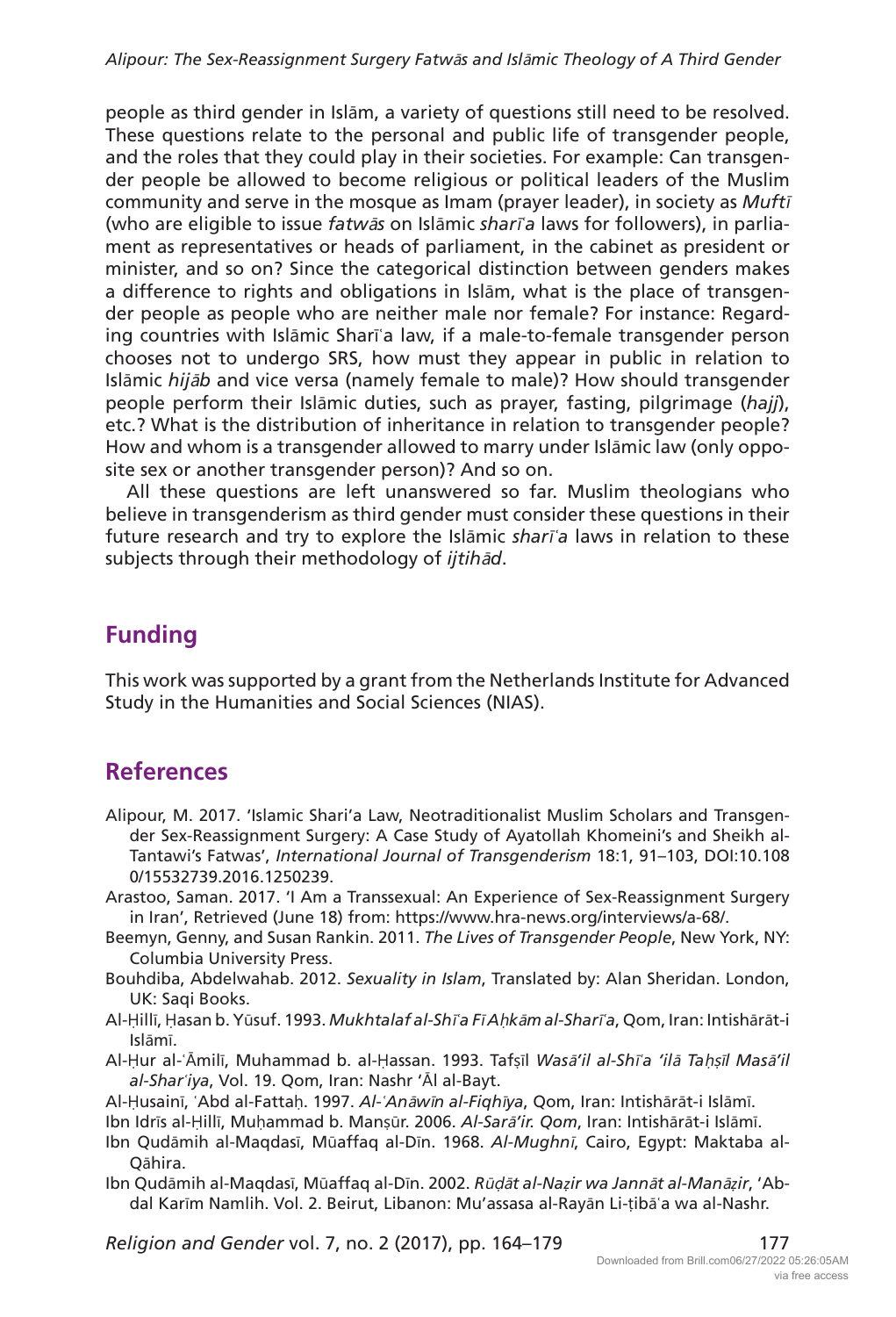- Islamic Fiqh Council. 1989. '*Resolutions of the Islamic Fiqh Council-11th Session 1409H (The Sixth Fatwa Resolution on Change of Sex from Male to Female and Vice Versa)*', Retrieved (October 2017) from: <http://en.themwl.org/2012/05/19/resolutions>-of-theislamic-fiqh-council-11th-session-1409h.
- Al-Jaṣṣāṣ, Aḥmad b. 'Alī. 1994. *Al-Fu*ṣū*l F*ī *al-U*ṣū*l.* Ajil Jasim (ed). Vol. 4. Kuwait, Kuwait: Wizārat al-Awqaf.
- Al-Jaṣṣāṣ, Aḥmad b. 'Alī. 2010. *Shar*ḥ *Mukhta*ṣ*ar al-*Ṭ*a*ḥā*w*ī. Sā'id Bakdāsh (ed.). Beirut, Libanon Wa al-Madīna, Saudi Arabia: Dār al-Baṣāʾir al-Islāmīya Wa Dar al-Sirāj.
- Al-Jizānī, Muḥammad b. Hussain. 2006. *Fiqh al-Naw*ā*zil*, Vol. 4. Dammām, Saudi Arabia: Dār Ibn al-Jūzī.
- Al-Jubaʿī al-'Āmilī, Zain al-Dīn b. 'Ali. 1992. *Al-R*ūḍ*a al-Bah*ī*ya F*ī *Shar*ḥ *al-Lum*'*a al-Damishq*ī*ya* (al-Muḥashshā- Sulṭān al-'ulamā), Qom, Iran: Intishārāt-i Daftar-i Tablīqāt-i Islāmī.
- Kanaan, Ahmad Muhammad. 2000. *Al-M*ū*s*ū*ʿa al-*Ṭ*ibb*ī*ya al-Fiqh*ī*ya*, Beirut, Libanon: Dār al-Nafā'is.
- Kariminia, Muhammad Mehdi. 2010. *Tagh*īī*r-i Jins*ī*yat az Manẓar-i Fiqh wa Huq*ū*q*, Qom, Iran: Intishārāt-i Markaz-i Fiqh-i yi ʾAʾimma ʾAṭhār.
- Kātūzīyān, Nāsir. 1993. *Qaw*ā*'id 'Um*ū*m*ī *Qar*ā*rd*ā*d h*ā, Tehran, Iran: Nashr-i Mudarris.
- Al-Khalil, b. Aḥmad. 1980. *Kit*ā*b al-ʿAyn*, M. al-Makhzūrmī and I. al-Sāmarrāʾī (eds.). Vol. 4. Baghdad, Iraq: Dār al-Rashīd.
- Khomeini, Ruhullah. 1987. *Fatw*ā *Tagh*īī*r-i Jins*ī*yat*, Retrieved (March 2015) from: [http://](http://www.iranhrdc.org/english/publications/reports/1000000398-denied-identity-human-rights-abuses-against-irans-lgbt-community.html) [www.iranhrdc.org/english/publications/reports/1000000398-denied-identity-human](http://www.iranhrdc.org/english/publications/reports/1000000398-denied-identity-human-rights-abuses-against-irans-lgbt-community.html)[rights-abuses-against-irans-lgbt-community.html.](http://www.iranhrdc.org/english/publications/reports/1000000398-denied-identity-human-rights-abuses-against-irans-lgbt-community.html)
- Khomeini, Rūhullah. 1970. *Ta*ḥ*r*ī*r al-Was*ī*la*, Vol. 2. al-Najaf al-Ashraf, Iraq: Maṭba'a al-Ādāb.
- Al-Khū'ī, Abū al-Qasim. 2006. *Fiqh al-A'ḏ*ā*r al-Shar'iyya Wa al-Mas*ā*'il al-*Ṭ*abb*ī*ya*, Qom, Iran: Dar al-Ṣiddīqa al-Shahīda. Retrived (Decemebr 2016) from: [http://www.alkhoei.](http://www.alkhoei.net/ar/khlib/view/style1/196) [net/ar/khlib/view/style1/196](http://www.alkhoei.net/ar/khlib/view/style1/196).
- Kugle, Scott Siraj al-Haqq. 2010. *Homosexuality in Islam: Critical Reflection on Gay, Lesbian, and Transgender Muslims*, Oxford, UK: Oneworld Publications.
- Madadi, Ahmad. 2010. *Taz*īī*n al-Rajul*, Retrieved (June 2016) from: [http://www.ostadma](http://www.ostadmadadi.ir/persian/book/11460/8578)[dadi.ir/persian/book/11460/8578/](http://www.ostadmadadi.ir/persian/book/11460/8578).
- Madanī, Yūsuf. 1997. *Al-Mas*ā*'il al-Mustahdiṯa*, Qom, Iran: Daftar-i Āyatullāh Madanī.
- Makārim Shīrāzī, Nāsir Wa Waḥīd 'Aliyān Nizād. 2009. Retrieved (December 2016) from: <http://makarem.ir/main.aspx?typeinfo=1&lid=0&catid=25445&mid=252860.>
- Marmon, Shaun. 1995. *Eunuchs and Sacred Boundaries in Islamic Society*, Oxford, UK: Oxford University Press.
- Najmabadi, Afsaneh. 2014. *Professing Selves: Transsexuality and Same-Sex Desire in Contemporary Iran*, Durham, NC: Duke University Press.
- Nanda, Serena. 1999. *Neither Man nor Woman; The Hijras of India*, Toronto, Canada: Wadsworth Publishing Company.
- Narāqī, Aḥmad b. Muḥammad Mehdī. 1994. *Mustanad al-Sh*ī*'a*. Qom, Iran: Mu'assasa Āl al-Bait.
- Nolen, Jeannette L. 2009. *Eunuch. Encyclopedia Britannica*, Retrieved from: [http://www.](http://www.britannica.com/EBchecked/topic/195333/eunuch) [britannica.com/EBchecked/topic/195333/eunuch.](http://www.britannica.com/EBchecked/topic/195333/eunuch)
- O'Brien, Jodi. 2008. *Encyclopedia of Gender and Society*, Thousand Oaks, CA: Sage.
- Al-Qaraḍāwī, Yūsuf. 1980. *Al-*Ḥ*al*ā*l wa al-*Ḥ*ar*ā*m F*ī *al-Isl*ā*m*, Beirut, Libanon: al-Maktab al-Islāmī.
- Al-Qazwīnī, 'Abd al-Karīm b. Muḥammad. 1997. *Al-Sharh al-Kab*ī*r*. 'Ali Muḥammad 'Awaḍ Wa 'Ādil Aḥmad 'Abd al-Mūjūd (eds.). Beirut, Libanon: Dār al-Kutub al-'ilmīya.
- Rowson, Everett K. 1991. 'The Effeminates of Early Medina', *Journal of the American Oriental Society* 111:4, 671–693.
- Sabziwarī, 'Abd al-ʾAʿlā. 2009. *Muhaḏḏab al-Ahk*ā*m F*<sup>ī</sup> *Bay*ā*n al-*Ḥ*al*ā*l Wa al-*Ḥ*ar*ā*m*. Qom: Dār al-Tafsīr.